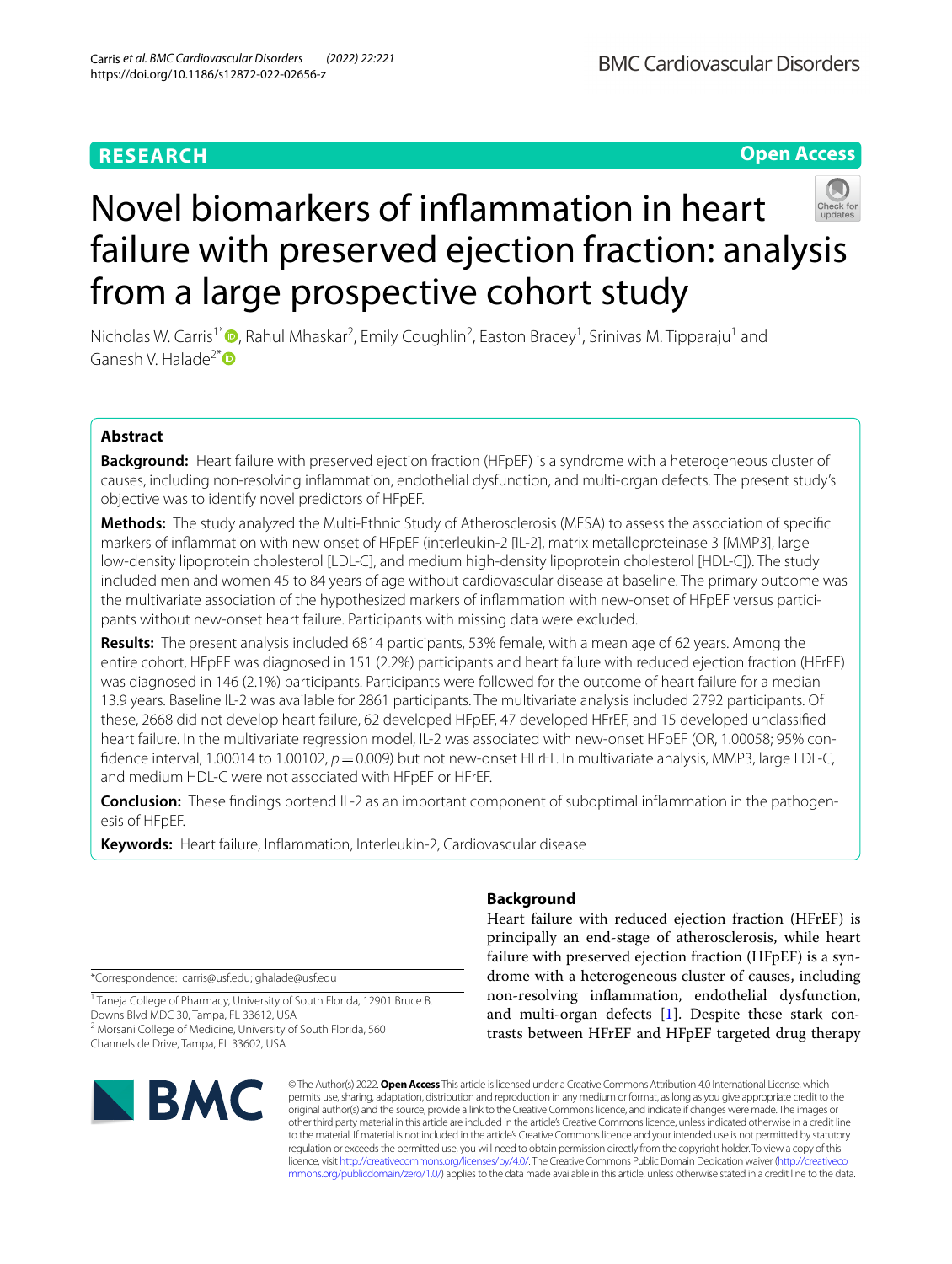for HFpEF is lacking. Even the recent drug approvals for HFpEF therapy are not directly targeting HFpEF, rather they were frst developed for HFrEF or diabetes, and then repositioned for HFpEF [\[2\]](#page-6-1). A growing body of literature suggests coronary microvascular disease and endothelial dysfunction may be fundamental contributors to the progression of cardiovascular pathology of HFpEF, with dysregulated infammation playing a key role in this pathogenesis [\[3](#page-6-2)]. However, no current therapies target infammation or infammation-related pathway for the prevention of HFpEF.

Acute infammation plays a key role in host defense in response to myriad other conditions, including infection (covid-19) and injury  $[4]$  $[4]$  $[4]$ . However, when acute inflammation remains chronic or dysregulated, it increases the risk for multi-organ infammatory diseases such as in rheumatoid arthritis, diabetes mellitus, kidney disease, fatty liver disease, and neurodegenerative disorders, and gout [\[5–](#page-6-4)[7\]](#page-6-5). Other factors contributing to chronic or dysregulated infammation include intrinsic patient factors (pro-infammatory diet, sedentary lifestyle, disrupted sleep wake up cycle) and extrinsic patient factors (smoking/vaping, environmental/noise pollution, and external stress [e.g., psychological stress, depression]) [\[8](#page-6-6), [9](#page-6-7)]. Aging is a major contributor and risk factor for HFpEF and in combination with frailty, senescence, and other comorbidities magnifes the risk of cardiovascular related deaths [[10,](#page-6-8) [11\]](#page-6-9). Various cytokines and other makers, such as erythrocyte sedimentation rate and C‐reactive protein, have demonstrated utility in predicting new onset of heart failure. However, they are ill-suited as targeted biomarkers and treatment candidates in HFpEF as they do not diferentiate between acute protective infammation versus suboptimal, and chronic inflammation  $[12-14]$  $[12-14]$ .

Rather than simply predicting risk for new onset of HFpEF, the objective of the present study was to identify candidate biomarkers of suboptimal or chronic infammation potentially suitable for trials of targeted therapy in the prevention of HFpEF. To achieve this objective, we assessed data from the large, prospective cohort study to test biomarker associations with newonset of HFpEF, new-onset of HFrEF versus no heart failure. We hypothesized that interleukin-2 (IL-2), matrix metalloproteinase 3 (MMP3), large low-density lipoprotein cholesterol (LDL-C), and medium high-density lipoprotein cholesterol (HDL-C) would be independently associated with new-onset HFpEF.

#### **Methods**

The present analysis used data from the Multi-Ethnic Study of Atherosclerosis (MESA) to assess novel bio-markers of dysregulated and chronic inflammation [\[15](#page-6-12)]. MESA included participants in the United States aged 45 to 84 years and without clinical cardiovascular disease. MESA was designed to assess patients with subclinical cardiovascular disease at baseline when then did (or did not) go on to develop cardiovascular disease and experience related cardiovascular disease events over the duration of the study. Heart failure was an adjudicated endpoint in MESA. The present analysis labeled participants as having HFpEF with an adjudicated outcome of heart failure with an ejection fraction of at least 45% [[16\]](#page-6-13).

The primary outcome of the present study was the multivariate association of four novel biomarkers of infammatory dysregulation (IL-2, MMP3, large LDL-C, medium HDL-C) with new-onset HFpEF. Associations were tested versus patients without new-onset heart failure to assess the impact on new-onset HFpEF. The biomarkers were also assessed for association with HFrEF and unclassifed heart failure to determine if they were specifc for HFpEF versus heart failure generally. Univariate and multivariate multinomial logistic regression was used to assess the associations between biomarkers and the outcomes of interest and were summarized as odds ratio (OR) with 95% confdence interval (CI). Models tested the relationship between predictor variables and membership of four groups (no heart failure, HFpEF, HFrEF, and unclassifed heart failure, with no heart failure as the reference. For baseline characteristics, the Chi-square test was used to compare categorical variables and Kruskal–Wallis Test for continuous variables. The analysis was hypothesis-driven, and data were not transformed. Participants with missing data were excluded from the regression analysis. We did not impute any missing data. Patients lost to follow-up were considered not to have had an event. To address potential confounding, investigators determined the model a priori based on expected associations between patient characteristics and new-onset HFpEF. No additional subgroups were assessed. Variables included in the model were gender, race, medication use for diabetes, age, urinary albumin creatinine ratio, estimated glomerular fltration rate, systolic blood pressure, pack-years of cigarette smoking, alcohol drinks per week, and body mass index. Of model variables, 1461 participants (21.4%) were missing a value for the number of alcohol drinks per week, the only predictor variable with more than 100 missing data points. The number of alcohol drinks per week was not associated with any outcomes of interest; therefore, the model was re-run without alcohol drinks per week variable. There was no change in significant findings, and the quality of the model was improved. Therefore, a model without the number of alcohol drinks per week is reported herein.

The MESA was started in 2000 with first publication of original MESA study after the informed consent was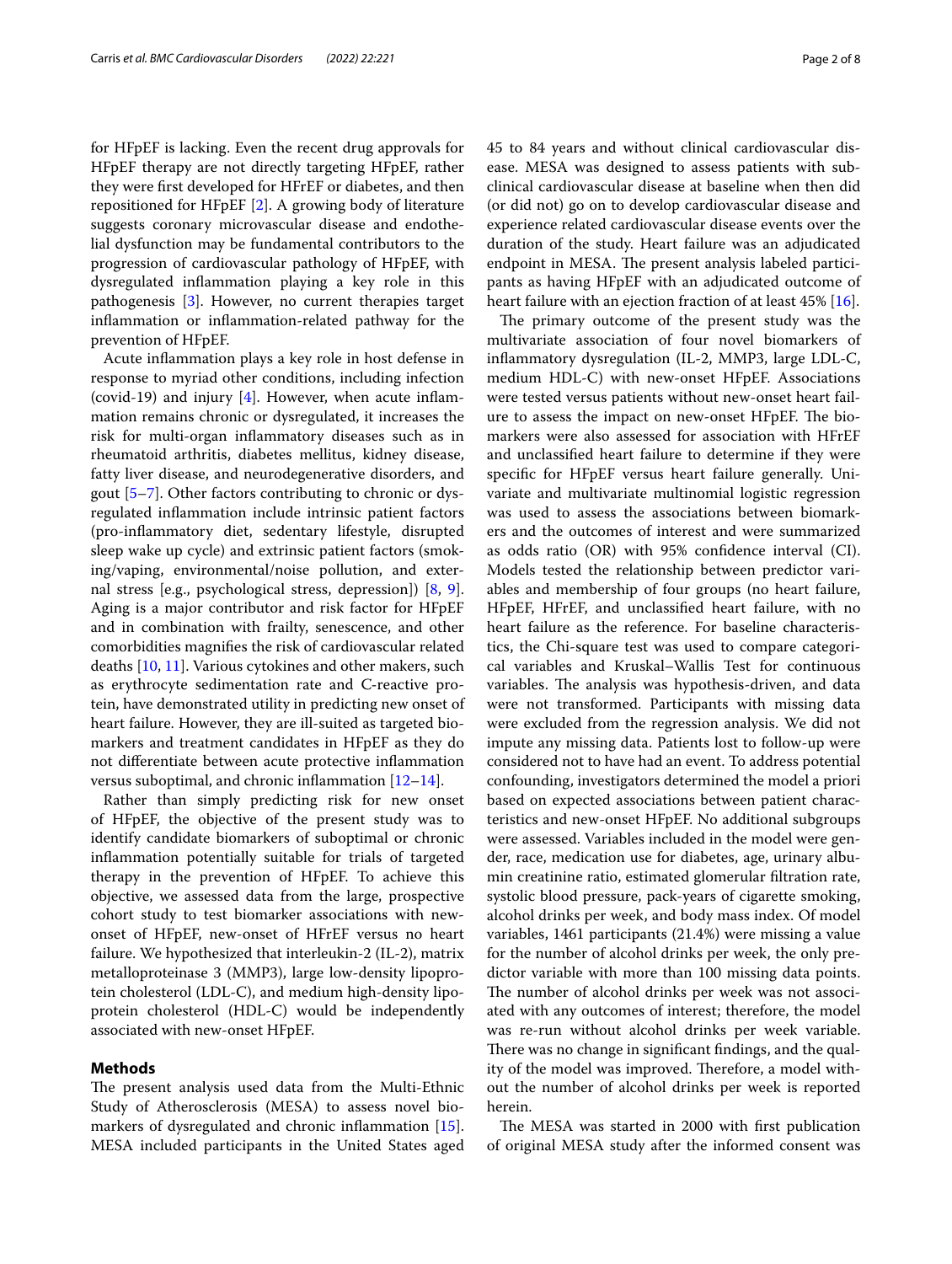obtained  $[15]$  $[15]$ . The present analysis was performed using MESA Research Materials obtained from the NHLBI Biologic Specimen and Data Repository Information Coordinating Center. The available dataset was last updated 20 November 2017. SPSS version 26 was used for statistical analysis. The study was determined exempt by the University of South Florida Institutional Review Board (STUDY001946). The procedures used in this study adhere to the tenets of the Declaration of Helsinki. Informed consent was obtained in MESA before people were allowed to be MESA participants.

#### **Results**

The present analysis included 6814 participants, 53% female, with a mean age of 62 years (Table [1\)](#page-2-0). Overall, the study population was racially diverse. Relatively few were pharmacologically treated for diabetes at baseline (10% without subsequent HF, 21–24% with subsequent HF), the mean systolic blood pressure was not hypertensive, and on average, participants did not have a signifcant decrement in renal function. The majority of participants at baseline were never smokers. However, the average pack years of cigarette smoking was higher among patients with HFrEF and unclassifed HF compared with patients with HFpEF and no heart failure. HFpEF was diagnosed in 151 (2.2%) participants and HFrEF in 146 (2.1%) participants among the entire cohort. Participants were followed for the outcome of heart failure for a median of 13.93 (3.10) years.

Univariate analyses for each variable in the models are reported in the Additional file [1](#page-6-14). Baseline IL-2 was available for 2861 participants. In the univariate analysis IL-2 was associated with new-onset HFpEF (OR, 95% CI; 1.00096, 1.00062–1.00129; *p*=0.01) and newonset HFrEF (OR, 95% CI; 1.00059, 1.00013–1.00106;  $p < 0.00001$ ). The multivariate analysis included 2792 participants, among which 2668 did not develop heart failure, 62 developed HFpEF, 47 developed HFrEF, and 15

<span id="page-2-0"></span>**Table 1** Baseline characteristics

| Characteristic                                                                           | No HF         | <b>HFrEF</b>   | <b>HFpEF</b>   | Unclassified HF p value |         |
|------------------------------------------------------------------------------------------|---------------|----------------|----------------|-------------------------|---------|
| Gender (male)                                                                            | 3012 (46.5)   | 101(69.2)      | 75 (49.7)      | 25 (59.5)               | < 0.001 |
| Aqe <sup>a</sup>                                                                         | 62.0 (17.0)   | 68.0 (15.0)    | 70.0 (12.0)    | 70.5 (11.0)             | < 0.001 |
| <b>BMI</b> <sup>a</sup>                                                                  | 27.5(6.7)     | 28.7(7.1)      | 28.9 (8.6)     | 28.5(8.4)               | < 0.001 |
| Race                                                                                     |               |                |                |                         | 0.001   |
| Caucasian                                                                                | 2484 (38.4)   | 58 (39.7)      | 66 (43.7)      | 14(33.3)                | 0.001   |
| Hispanic                                                                                 | 1425 (22.0)   | 25(17.1)       | 36 (23.8)      | 10(23.8)                |         |
| African American                                                                         | 1786 (27.6)   | 60(41.1)       | 34 (22.5)      | 12(28.6)                |         |
| Chinese                                                                                  | 780 (12.0)    | 3(2.1)         | 15(9.9)        | 6(14.3)                 |         |
| Education ( $\leq$ 12 years)                                                             | 2318 (35.9)   | 54 (37.2)      | 72(47.7)       | 17(40.5)                | 0.026   |
| Weight <sup>a</sup>                                                                      | 169.5 (51.0)  | 186.9 (54.3)   | 180.0 (47.8)   | 183.4 (72.4)            | < 0.001 |
| Seated systolic blood pressure (mmHg) <sup>a</sup>                                       | 123.0 (28.5)  | 133.8 (32.1)   | 135.5 (31.5)   | 140.0 (33.1)            | < 0.001 |
| Seated diastolic blood pressure (mmHg) <sup>a</sup>                                      | 71.5 (13.5)   | 73.5 (18.0)    | 72.0 (12.5)    | 71.8 (14.6)             | 0.083   |
| Pack-years of cigarette smoking <sup>a</sup>                                             | 0.0(15.0)     | 5.0(22.0)      | 2.4(21.5)      | 5.1(39.3)               | 0.002   |
| Drinks per week (current and former drinkers) <sup>a</sup>                               | 2.0(6.0)      | 2.0(7.0)       | 2.5(7.0)       | 4.5(11.0)               | 0.015   |
| Hypertension medication                                                                  | 2333 (36.0)   | 83 (56.8)      | 94 (62.3)      | 26(61.9)                | < 0.001 |
| Insulin or oral hypoglycemics for diabetes                                               | 611(9.5)      | 33 (22.9)      | 35(23.5)       | 9(21.4)                 | < 0.001 |
| Any lipid-loweringmedication                                                             | 1035 (16.0)   | 32 (21.9)      | 26 (17.2)      | 7(16.7)                 | 0.279   |
| Total cholesterol (mg/dl) <sup>a</sup>                                                   | 192.0 (44.0)  | 190.0 (48.0)   | 185.0 (48.0)   | 195.0 (38.0)            | 0.191   |
| HDL-C (mg/dl) <sup>a</sup>                                                               | 48.0 (19.0)   | 44.0 (19.0)    | 47.0 (16.0)    | 45.0 (23.0)             | 0.018   |
| Urinary albumin/creatinine (mg/g) <sup>a</sup>                                           | 5.2(7.2)      | 8.5(26.4)      | 8.4(37.2)      | 8.5(35.3)               | < 0.001 |
| Exam 1 (calibrated cr) eGFR using CKD-EPI equation <sup>a</sup>                          | 78.2 (21.7)   | 73.8 (27.3)    | 71.9 (24.9)    | 71.0 (24.6)             | < 0.001 |
| Interleukin-2 (pg/ml) <sup>a</sup>                                                       | 895.0 (422.0) | 1033.0 (459.0) | 1133.5 (592.0) | 1113.0 (617.0)          | < 0.001 |
| Matrix metalloproteinase 3 (ng/mL) <sup>a</sup>                                          | 11.6(10.1)    | 18.3 (14.4)    | 15.4(14.5)     | 19.7(17.1)              | 0.011   |
| Large LDL-C 20.5-23 nm (nmol/L) from NMR LipoProfile3 Spectral Analysis <sup>a</sup>     | 596.0 (342.0) | 539.0 (392.0)  | 547.0 (384.0)  | 626.5 (451.0)           | 0.025   |
| Medium HDL-C 8.2-9.4 nm (µmol/L) from NMR LipoProfile3 Spectral<br>Analysis <sup>a</sup> | 12.5(8.5)     | 10.8(7.9)      | 12.0(9.0)      | 12.1(8.4)               | 0.002   |
| Time to classifying event or follow-up time for patients with No HF (days) <sup>a</sup>  | 5110 (753)    | 2335 (2712)    | 2870 (2253)    | 1787 (3115)             | < 0.001 |

N (%) or <sup>a</sup>median (IQR)

*BMI* body mass index, *HF* heart failure, *HDL-C* high-density lipoprotein cholesterol, *HFpEF* heart failure with preserved ejection fraction, *HFrEF* heart failure with a reduced ejection fraction, *LDL-C* low-density lipoprotein cholesterol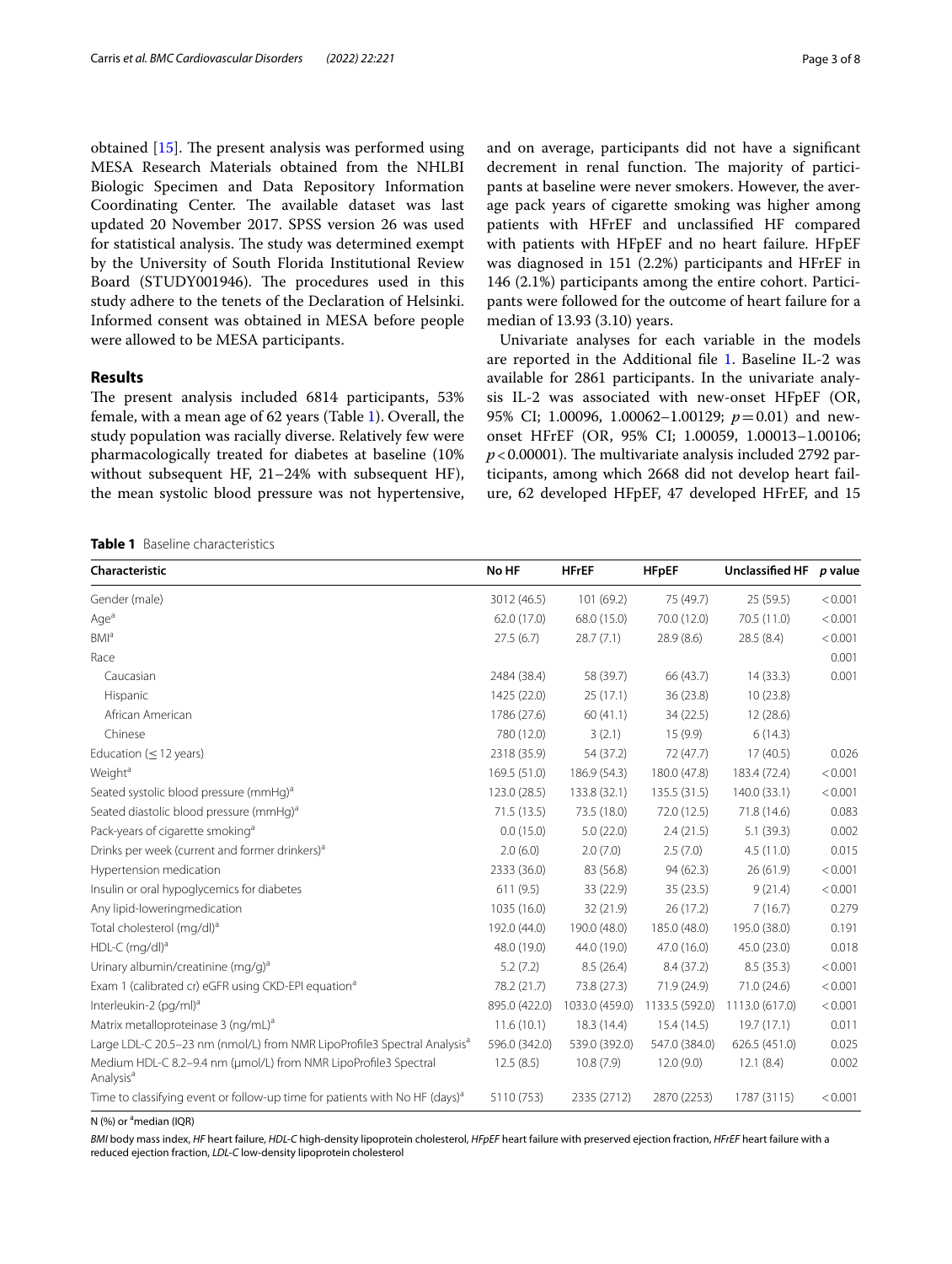developed heart failure, which could not be classifed. In the multivariate regression model, IL-2 remained associated with new-onset of HFpEF  $(p=0.009)$  but not newonset of HFrEF  $(p=0.34)$  (Table [2](#page-3-0)). Overall, the model performed well regarding goodness-of-ft (Pearson,  $p=1.000$ ; Deviance,  $P=1.000$ ). In line with this, multiple variables in the model were signifcantly associated with HFpEF (antidiabetic use, age, pack-years of cigarettes, and body mass index).

Similarly, the model performed well in regard to goodness-of-ft (Pearson, *p*=1.000; Deviance, *P*=1.000) when MMP3 ( $n=970$ ), large LDL-C ( $n=6602$ ), and medium HDL-C ( $n=6602$ ) were assessed. In univariate analysis MMP3 was not associated with new-onset HFpEF (OR, 95% CI; 1.016, 0.997–1.035) or new-onset HFrEF (OR, 95% CI; 1.011, 0.990–1.034). However, large LDL-C was associated with HFpEF (OR, 95% CI; 0.99927, 0.99864– 0.99989) and HFrEF (OR, 95% CI; 0.99923, 0.99860– 0.99987). Medium HDL-C was only associated with HFrEF; HFpEF (OR, 95% CI; 0.988, 0.964–1.013) and HFrEF (OR, 95% CI; 0.95207, 0.92646–0.97838). However, MMP3, large LDL-C, and medium HDL-C were not associated with HFpEF or HFrEF in multivariate analysis (Tables [3](#page-4-0), [4,](#page-4-1) [5](#page-5-0)).

#### **Discussion**

The present analysis identified IL-2 as a biomarker associated with, and a potential therapeutic target for, preventing the progression to HFpEF. The study did not identify LDL-C or HDL-C particle size as associated

<span id="page-3-0"></span>**Table 2** Multivariate model for interleukin-2

| <b>HFrEF</b>                                           | Odds ratio | 95% Confidence<br>interval |         | <b>HFpEF</b>                                           | Odds ratio | 95%<br>Confidence<br>interval |         |
|--------------------------------------------------------|------------|----------------------------|---------|--------------------------------------------------------|------------|-------------------------------|---------|
| Interleukin-2 (pg/ml)                                  | 0.99959    | 0.99873                    | 1.00044 | Interleukin-2 (pg/ml)                                  | 1.00058    | 1.00014                       | 1.00102 |
| Gender                                                 | 3.34842    | 1.73325                    | 6.46872 | Gender                                                 | 1.63192    | 0.93732                       | 2.84123 |
| Insulin or oral hypoglycemics for<br>diabetes          | 3.29388    | 1.66321                    | 6.52328 | Insulin or oral hypoglycemics for<br>diabetes          | 2.35577    | 1.26221                       | 4.39678 |
| Age                                                    | 1.05877    | 1.02007                    | 1.09893 | Age                                                    | 1.07474    | 1.03889                       | 1.11183 |
| Urinary albumin/creatine (mg/g)                        | 1.00091    | 0.99987                    | 1.00194 | Urinary albumin/creatine (mg/g)                        | 1.00067    | 0.99977                       | 1.00157 |
| Exam 1 (calibrated cr) eGFR using CKD-<br>EPI equation | 0.99962    | 0.98012                    | 1.01950 | Exam 1 (calibrated cr) eGFR using CKD-<br>EPI equation | 1.00374    | 0.98601                       | 1.02177 |
| Seated systolic blood pressure (mmHq)                  | 1.00870    | 0.99434                    | 1.02326 | Seated systolic blood pressure (mmHg)                  | 1.01044    | 0.99820                       | .02283  |
| Pack years of cigarette smoking                        | 0.98972    | 0.97252                    | 1.00722 | Pack years of cigarette smoking                        | 1.01060    | 1.00169                       | 1.01960 |
| Body mass index                                        | 1.03996    | 0.97961                    | 1.10402 | Body mass index                                        | 1.11591    | 1.06162                       | 1.17296 |
| Hispanic                                               | 0.98193    | 0.40881                    | 2.35851 | Hispanic                                               | 1.16760    | 0.56663                       | 2.40595 |
| Chinese                                                | 0.24946    | 0.06510                    | 0.95592 | Chinese                                                | 1.66794    | 0.73219                       | 3.79960 |
| African American                                       | 1.51587    | 0.67402                    | 3.40922 | African American                                       | 0.64135    | 0.28140                       | 1.46176 |
| White                                                  | Ref        |                            |         | White                                                  | Ref        |                               |         |

The reference category is no heart failure

*HFpEF* heart failure with preserved ejection fraction, *HFrEF* heart failure with a reduced ejection fraction

with HFpEF. While the present study did not evaluate the direct roles of oxLDL-C, previous reports have assessed the relation of LDL-C and HFpEF [[17\]](#page-6-15). Moreover, prior reports have investigated the relation between heart failure and HDL-C and LDL-C  $[18]$  $[18]$ . Therefore, while correlation likely exists between HDL-C/LDL-C overall, the present analysis was primarily assessing linkage between infammation and HFpEF. In regard to MMP3, it was not associated with HFpEF herein, however there was a larger proportion of missing data than other assessed biomarkers. Additionally, the OR trended toward a higher odds of HFpEF. As such, future studies with adequate data to assess MMP3 may fnd an association with HFpEF where the current study did not.

Diagnosis of HFpEF is frequently challenging and heterogeneous in nature, however the present analysis used data from a high-quality prospective cohort study [\[15](#page-6-12)]. The present study assessed ejection fraction based on a cut point of 45% for HFpEF versus HFrEF. The recently released 2022 heart failure guidelines created a new formal category of heart failure, "heart failure with mildly reduced ejection fraction" including ejection fraction percentages from 41 to 49%  $[19]$  $[19]$ . The present study elected not to reclassify as the new classifcation has not be specifcally implemented in randomized controlled trials and reclassifying to a third class of heart failure would have only generated 33 unique incident cases. Thus, the present study relied on the traditional cut point of 45%. In regard to data analysis, a strength of the present study is that it was hypothesis-driven and completed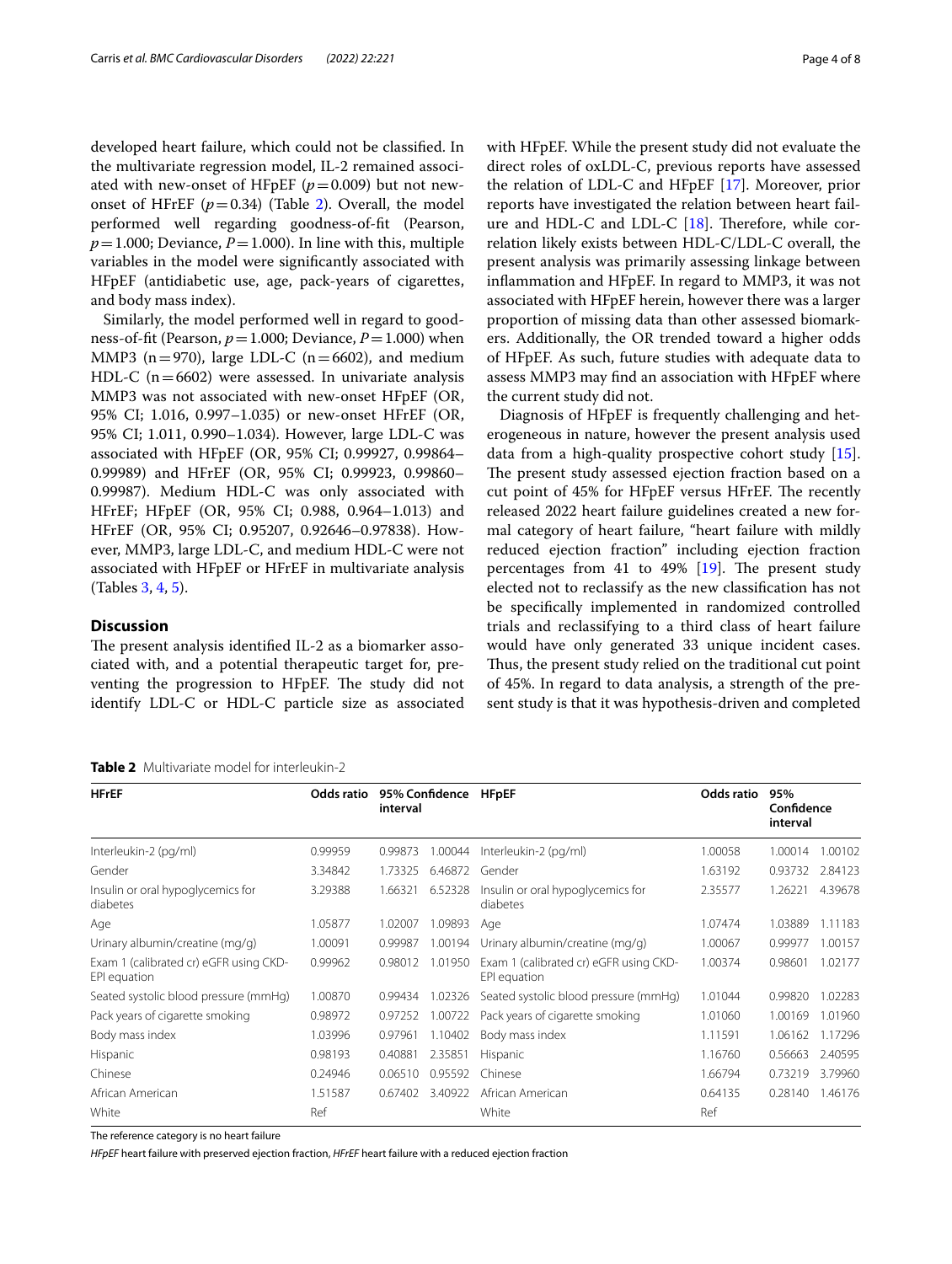#### <span id="page-4-0"></span>**Table 3** Multivariate model for matrix metalloproteinase 3

| HFrEF<br>Matrix metalloproteinase 3                    | Odds ratio | 95% Confidence<br>interval |             | <b>HFpEF</b>                                           | Odds ratio | 95%<br>Confidence<br>interval |          |
|--------------------------------------------------------|------------|----------------------------|-------------|--------------------------------------------------------|------------|-------------------------------|----------|
|                                                        | 1.00127    | 0.96734                    | 1.03639     | Matrix metalloproteinase 3                             | 1.01385    | 0.98936                       | 1.03894  |
| Gender                                                 | 2.90090    | 0.96374                    | 8.73185     | Gender                                                 | 0.97167    | 0.31312                       | 3.01526  |
| Insulin or oral hypoglycemics for<br>diabetes          | 3.34869    | 0.79411                    | 14.12100    | Insulin or oral hypoglycemics for<br>diabetes          | 8.31555    | 2.51490                       | 27.49543 |
| Age                                                    | 1.04987    | 0.98472                    | 1.11934 Age |                                                        | 1.14281    | 1.06540                       | 1.22584  |
| Urinary albumin/creatine (mg/g)                        | 0.99538    | 0.97905                    | 1.01198     | Urinary albumin/creatine (mg/g)                        | 1.00151    | 0.99987                       | 1.00316  |
| Exam 1 (calibrated cr) eGFR using CKD-<br>EPI equation | 1.01781    | 0.98069                    | 1.05633     | Exam 1 (calibrated cr) eGFR using CKD-<br>EPI equation | 1.03743    | 1.00389                       | 1.07209  |
| Seated systolic blood pressure<br>(mmHg)               | 1.03456    | 1.01094                    | 1.05873     | Seated systolic blood pressure<br>(mmHq)               | 0.99732    | 0.97237                       | 1.02290  |
| Pack years of cigarette smoking                        | 0.99277    | 0.96718                    | 1.01903     | Pack years of cigarette smoking                        | 1.01813    | 1.00610                       | 1.03030  |
| Body mass index                                        | 0.99635    | 0.90042                    | 1.10249     | Body mass index                                        | 1.15811    | 1.05560                       | 1.27057  |
| <b>Hispanic</b>                                        | 0.42105    | 0.08233                    | 2.15337     | Hispanic                                               | 0.29495    | 0.06149                       | 1.41490  |
| Chinese                                                | < 0.00001  | < 0.00001                  | < 0.00001   | Chinese                                                | 0.65042    | 0.04964                       | 8.52208  |
| African American                                       | 1.39120    | 0.42897                    | 4.51178     | African American                                       | 0.25390    | 0.05720                       | 1.12701  |
| White                                                  | Ref        |                            |             | White                                                  | Ref        |                               |          |

The reference category is no heart failure

*HFpEF* heart failure with preserved ejection fraction, *HFrEF* heart failure with a reduced ejection fraction

<span id="page-4-1"></span>**Table 4** Multivariate model for large low-density lipoprotein cholesterol

| <b>HFrEF</b>                                           | Odds ratio | 95% Confidence<br>interval |         | <b>HFpEF</b>                                           | Odds ratio | 95%<br>Confidence<br>interval |         |
|--------------------------------------------------------|------------|----------------------------|---------|--------------------------------------------------------|------------|-------------------------------|---------|
| Large low-density lipoprotein cholesterol              | 0.21995    | 0.99956                    | 0.99885 | Large low-density lipoprotein cholesterol              | 0.16545    | 0.99952                       | 0.99883 |
| Gender                                                 | 0.00000    | 2.69765                    | .82503  | Gender                                                 | 0.38824    | 1.17238                       | 0.81691 |
| Insulin or oral hypoglycemics for<br>diabetes          | 0.00161    | 2.04545                    | 1.31108 | Insulin or oral hypoglycemics for<br>diabetes          | 0.00671    | 1.83059                       | 1.18229 |
| Age                                                    | 0.00010    | 1.04290                    | .02108  | Age                                                    | 0.00000    | 1.07398                       | 1.05073 |
| Urinary albumin/creatine (mg/g)                        | 0.00665    | 1.00065                    | 1.00018 | Urinary albumin/creatine (mg/g)                        | 0.00583    | 1.00068                       | 1.00020 |
| Exam 1 (calibrated cr) eGFR using CKD-<br>EPI equation | 0.44970    | 0.99566                    | 0.98451 | Exam 1 (calibrated cr) eGFR using CKD-<br>EPI equation | 0.32205    | 1.00582                       | 0.99433 |
| Seated systolic blood pressure (mmHg)                  | 0.00230    | 1.01251                    | .00445  | Seated systolic blood pressure (mmHg)                  | 0.00026    | 1.01428                       | 1.00660 |
| Pack years of cigarette smoking                        | 0.32186    | 0.99589                    | 0.98781 | Pack years of cigarette smoking                        | 0.06889    | 1.00504                       | 0.99961 |
| Body mass index                                        | 0.21234    | 1.02285                    | 0.98717 | Body mass index                                        | 0.00001    | 1.07556                       | 1.04117 |
| Hispanic                                               | 0.03581    | 0.57121                    | 0.33861 | Hispanic                                               | 0.18962    | 0.73984                       | 0.47163 |
| Chinese                                                | 0.00260    | 0.16294                    | 0.05003 | Chinese                                                | 0.76581    | 0.91225                       | 0.49850 |
| African American                                       | 0.25676    | 1.25814                    | 0.84600 | African American                                       | 0.00298    | 0.49707                       | 0.31336 |
| White                                                  | Ref        |                            |         | White                                                  | Ref        |                               |         |

The reference category is no heart failure

*HFpEF* heart failure with preserved ejection fraction, *HFrEF* heart failure with a reduced ejection fraction

without data imputation or data transformation  $[20]$  $[20]$ . The approach taken is the most conservative regarding novel outcome predictors in cohort studies. Additionally, the association of IL-2 with new-onset HFpEF was identifed despite relatively few cases of new-onset HFpEF. One weakness of the analysis is the OR identifed for IL-2 was

relatively small. However, this is explained by the overall low event rate. Additionally, the lack of association with HFrEF lends credence to the association found with HFpEF. Indeed, HFrEF and HFpEF have difering pathophysiology, specifcally, HFpEF versus HFrEF is more likely to have endothelial dysfunction and concentric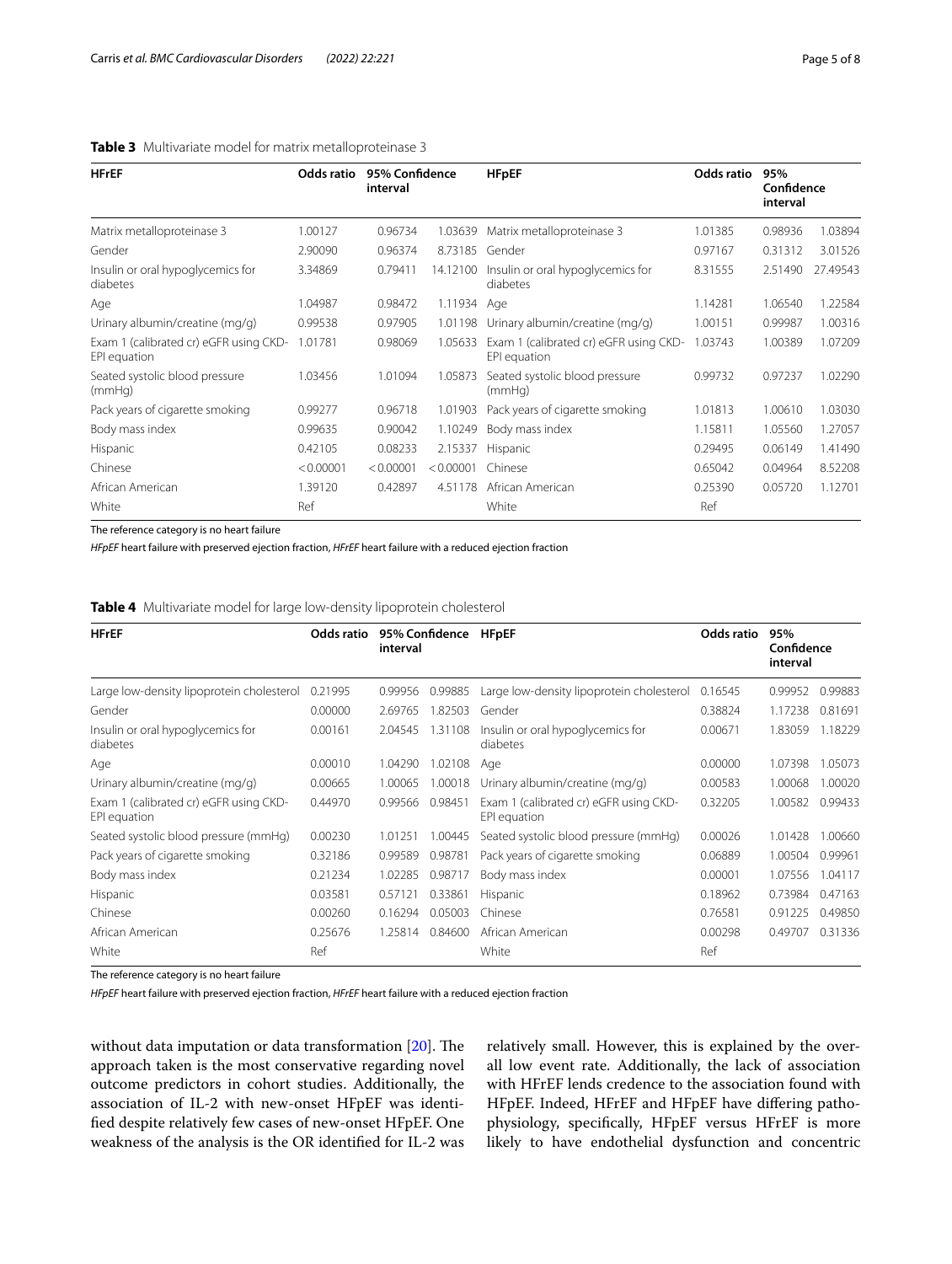| <b>HFrEF</b><br>Medium high-density lipoprotein<br>cholesterol | Odds ratio | 95% Confidence<br>interval |         | <b>HFpEF</b>                                           | Odds ratio | 95%<br>Confidence<br>interval |         |
|----------------------------------------------------------------|------------|----------------------------|---------|--------------------------------------------------------|------------|-------------------------------|---------|
|                                                                | 0.18855    | 0.98020                    | 0.95141 | Medium high-density lipoprotein<br>cholesterol         | 0.85785    | 1.00245                       | 0.97592 |
| Gender                                                         | 0.00000    | 2.68928                    | 1.82156 | Gender                                                 | 0.20829    | .26513                        | 0.87709 |
| Insulin or oral hypoglycemics for<br>diabetes                  | 0.00116    | 2.07720                    | 1.33621 | Insulin or oral hypoglycemics for<br>diabetes          | 0.00345    | 1.91425                       | 1.23877 |
| Age                                                            | 0.00015    | 1.04176                    | 1.01994 | Age                                                    | 0.00000    | 1.07372                       | 1.05044 |
| Urinary albumin/creatine (mg/g)                                | 0.00966    | 1.00063                    | 1.00015 | Urinary albumin/creatine (mg/g)                        | 0.00637    | 1.00067                       | 1.00019 |
| Exam 1 (calibrated cr) eGFR using CKD-<br>EPI equation         | 0.49541    | 0.99606                    | 0.98482 | Exam 1 (calibrated cr) eGFR using CKD-<br>EPI equation | 0.34952    | 1.00555                       | 0.99396 |
| Seated systolic blood pressure (mmHg)                          | 0.00194    | 1.01274                    | 1.00467 | Seated systolic blood pressure (mmHg)                  | 0.00025    | 1.01431                       | 1.00663 |
| Pack years of cigarette smoking                                | 0.33463    | 0.99600                    | 0.98792 | Pack years of cigarette smoking                        | 0.06988    | 1.00509                       | 0.99959 |
| Body mass index                                                | 0.19655    | 1.02351                    | 0.98804 | Body mass index                                        | 0.00000    | 1.07933                       | 1.04515 |
| Hispanic                                                       | 0.03331    | 0.56655                    | 0.33573 | Hispanic                                               | 0.20768    | 0.74832                       | 0.47667 |
| Chinese                                                        | 0.00214    | 0.15632                    | 0.04780 | Chinese                                                | 0.90282    | 0.96245                       | 0.52072 |
| African American                                               | 0.39394    | 1.19014                    | 0.79761 | African American                                       | 0.00261    | 0.48868                       | 0.30659 |
| White                                                          | Ref        |                            |         | White                                                  | Ref        |                               |         |

#### <span id="page-5-0"></span>**Table 5** Multivariate model for medium high-density lipoprotein cholesterol

The reference category is no heart failure

*HFpEF* heart failure with preserved ejection fraction, *HFrEF* heart failure with a reduced ejection fraction

rather than eccentric hypertrophy, and less likely to have cardiomyocyte cell death [[21\]](#page-6-19). Along these pathophysiologic lines, infammation appears to play a role in the pathogenesis of HFpEF but not (or much less so) HFrEF. Other weaknesses of the present study include missing data, though handled most conservatively [[3\]](#page-6-2). Additionally, IL-2 was only measured at baseline; therefore, we were unable to assess total exposure to IL-2 or chronic infammation. Finally, the study was observational; therefore, causal inference cannot be made.

A recent study assessed IL-2 levels and correlated with new onset heart failure using MESA data [[22\]](#page-6-20). However, this study did not distinguish between HFpEF and HFrEF. This study also found an association of IL-2 with heart failure. In the present, hypothesis driven study, without data transformation, we directly pointed the association of IL-2 at HFpEF, without association with HFrEF. Thus, helping to differentiate the heterogeneous pathophysiology, broadly split between HFpEF and HFrEF. The present study, however, was not able to classify every incident case of heart failure, as 42 patients in the entire cohort had probable or defnite heart failure that could not be classifed as HFpEF or HFrEF. Importantly, our results do not confict with a recent study of IL-2 in myocardial healing [\[23](#page-6-21)]. Indeed, appropriate acute infammation response is vital in multiple aspects of host defense and cardiac repair in contrast to sustained higher levels

of infammatory mediators and infammation in aging [[24,](#page-7-0) [25](#page-7-1)]. As the current analysis addressed baseline IL-2 in patients without cardiovascular disease, our results indicate IL-2 is a suboptimal and chronic infammation component.

#### **Conclusions**

The present analysis is the first study identifying IL-2 as predictive of new-onset HFpEF. These findings portend IL-2 as an important component of suboptimal infammation in the pathogenesis of HFpEF. Additional mechanistic and clinical studies are needed to fully elucidate this fnding and a potential relationship between the role of IL-2 in acute infammation (helpful) and suboptimal infammation of coronary microvascular disease (harmful). Future research needs to address IL-2, chronic infammation, and failure of acute infammation to resolve concerning the prevention and treatment of HFpEF.

#### **Abbreviations**

CI: Confdence interval; HDL-C: High-density lipoprotein cholesterol; HFpEF: Heart failure with preserved ejection fraction; HFrEF: Heart failure with reduced ejection fraction; IL-2: Interleukin-2; LDL-C: Low-density lipoprotein cholesterol; MESA: Multi-Ethnic Study of Atherosclerosis; MMP3: Matrix metalloproteinase 3; OR: Odds ratio.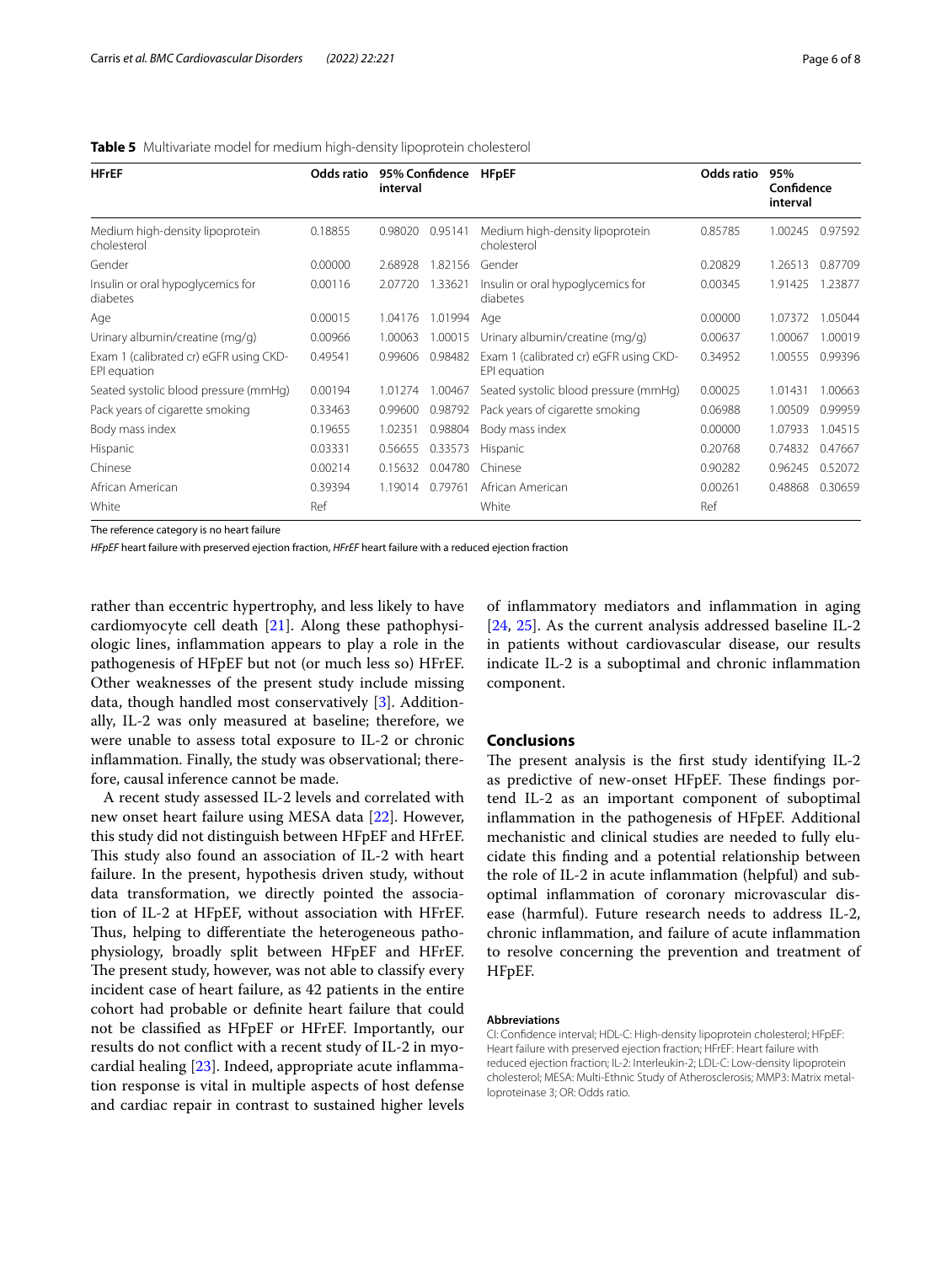### **Supplementary Information**

The online version contains supplementary material available at [https://doi.](https://doi.org/10.1186/s12872-022-02656-z) [org/10.1186/s12872-022-02656-z.](https://doi.org/10.1186/s12872-022-02656-z)

<span id="page-6-14"></span>**Additional fle 1.** Appendix 1: Univariate analyses.

#### **Acknowledgements**

This manuscript was prepared using MESA Research Materials obtained from the National Heart Lung and Blood Institute Biologic Specimen and Data Repository Information Coordinating Center and does not necessarily refect the opinions or views of the MESA researchers or the National Heart Lung and Blood Institute.

#### **Author contributions**

The corresponding author attests that all authors have met the criteria for authorship. Design: NWC, RM, SMT, GVH. Conduct: NWC, RM, EC, EB. Analysis: RM, EC. Interpretation: NWC, RM, EC, EB, SMT, GVH. Writing and editing: NWC, RM, EC, EB, SMT, GVH. All authors read and approved the fnal manuscript.

#### **Funding**

This work was supported in part by funding from the National Institute of Health Grant HL132989, and HL144788 (GVH), DK119066 and William Saunders Geriatric Pharmacotherapy Endowment (SMT). The study sponsors played no role in study design; data collection/analysis/interpretation; report writing; and in the decision to submit the article for publication. The researchers were independent from funders and all authors had full access to all of the data, statistical reports, and tables. All authors take responsibility for the integrity of the data and the accuracy of the data analysis.

#### **Availability of data and materials**

The datasets generated and/or analysed during the current study are available in the National Heart, Lung, and Blood Institute's Biologic Specimen and Data Repository Information Coordinating Center repository, [https://biolincc.nhlbi.](https://biolincc.nhlbi.nih.gov/studies/mesa/) [nih.gov/studies/mesa/](https://biolincc.nhlbi.nih.gov/studies/mesa/).

#### **Declarations**

#### **Ethics approval and consent to participate**

The study was determined exempt by the University of South Florida Institutional Review Board (STUDY001946). The procedures used in this study adhere to the tenets of the Declaration of Helsinki. Informed consent was obtained in MESA before people were allowed to be MESA participants.

#### **Consent for publication**

Not applicable.

#### **Competing interests**

No, I declare that the authors have no competing interests as defned by BMC, or other interests that might be perceived to infuence the results and/or discussion reported in this paper.

Received: 7 March 2022 Accepted: 27 April 2022 Published online: 14 May 2022

#### **References**

- <span id="page-6-0"></span>Tourki B, Halade GV. Heart failure syndrome with preserved ejection fraction is a metabolic cluster of non-resolving infammation in obesity. Front Cardiovasc Med. 2021;8:695952.<https://doi.org/10.3389/fcvm.2021.695952>.
- <span id="page-6-1"></span>2. Yancy CW, Jessup M, Bozkurt B, et al. 2017 ACC/AHA/HFSA focused update of the 2013 ACCF/AHA guideline for the management of heart failure: a report of the American College of Cardiology/American Heart Association Task Force on Clinical Practice Guidelines and the Heart Failure Society of America. J Am Coll Cardiol. 2017;70:776–803. [https://](https://doi.org/10.1016/j.jacc.2017.04.025) [doi.org/10.1016/j.jacc.2017.04.025](https://doi.org/10.1016/j.jacc.2017.04.025).
- <span id="page-6-2"></span>3. Elgendy IY, Pepine CJ. Heart failure with preserved ejection fraction: is ischemia due to coronary microvascular dysfunction a mechanistic

factor? Am J Med. 2019;132:692–7. [https://doi.org/10.1016/j.amjmed.](https://doi.org/10.1016/j.amjmed.2018.12.038) [2018.12.038](https://doi.org/10.1016/j.amjmed.2018.12.038).

- <span id="page-6-3"></span>4. Serhan CN. Pro-resolving lipid mediators are leads for resolution physiology. Nature. 2014;510:92–101. <https://doi.org/10.1038/nature13479>.
- <span id="page-6-4"></span>5. Crowson CS, Liao KP, Davis JM 3rd, et al. Rheumatoid arthritis and cardiovascular disease. Am Heart J. 2013;166:622–8.e1. [https://doi.org/](https://doi.org/10.1016/j.ahj.2013.07.010) [10.1016/j.ahj.2013.07.010.](https://doi.org/10.1016/j.ahj.2013.07.010)
- 6. Gupta MK, Singh JA. Cardiovascular disease in gout and the protective efect of treatments including urate-lowering therapy. Drugs. 2019;79:531–41. [https://doi.org/10.1007/s40265-019-01081-5.](https://doi.org/10.1007/s40265-019-01081-5)
- <span id="page-6-5"></span>7. Nou E, Lo J, Grinspoon SK. Infammation, immune activation, and cardiovascular disease in HIV. AIDS. 2016;30:1495–509. [https://doi.org/](https://doi.org/10.1097/qad.0000000000001109) [10.1097/qad.0000000000001109.](https://doi.org/10.1097/qad.0000000000001109)
- <span id="page-6-6"></span>8. Furman D, Campisi J, Verdin E, et al. Chronic infammation in the etiology of disease across the life span. Nat Med. 2019;25:1822–32. [https://](https://doi.org/10.1038/s41591-019-0675-0) [doi.org/10.1038/s41591-019-0675-0.](https://doi.org/10.1038/s41591-019-0675-0)
- <span id="page-6-7"></span>9. Münzel T, Sørensen M, Daiber A. Transportation noise pollution and cardiovascular disease. Nat Rev Cardiol. 2021;18:619–36. [https://doi.](https://doi.org/10.1038/s41569-021-00532-5) [org/10.1038/s41569-021-00532-5](https://doi.org/10.1038/s41569-021-00532-5).
- <span id="page-6-8"></span>10. Upadhya B, Kitzman DW. Heart failure with preserved ejection fraction in older adults. Heart Fail Clin. 2017;13:485–502. [https://doi.org/10.](https://doi.org/10.1016/j.hfc.2017.02.005) [1016/j.hfc.2017.02.005](https://doi.org/10.1016/j.hfc.2017.02.005).
- <span id="page-6-9"></span>11. Liberale L, Badimon L, Montecucco F, Lüscher TF, Libby P, Camici GG. Infammation, aging, and cardiovascular disease: JACC review topic of the week. J Am Coll Cardiol. 2022;79:837–47. [https://doi.org/10.1016/j.](https://doi.org/10.1016/j.jacc.2021.12.017) [jacc.2021.12.017.](https://doi.org/10.1016/j.jacc.2021.12.017)
- <span id="page-6-10"></span>12. Ahlers MJ, Lowery BD, Farber-Eger E, et al. Heart failure risk associated with rheumatoid arthritis-related chronic infammation. J Am Heart Assoc. 2020;9:e014661. [https://doi.org/10.1161/jaha.119.014661.](https://doi.org/10.1161/jaha.119.014661)
- 13. Sharma R, Rauchhaus M, Ponikowski PP, et al. The relationship of the erythrocyte sedimentation rate to infammatory cytokines and survival in patients with chronic heart failure treated with angiotensin-converting enzyme inhibitors. J Am Coll Cardiol. 2000;36:523–8. [https://doi.](https://doi.org/10.1016/s0735-1097(00)00745-2) [org/10.1016/s0735-1097\(00\)00745-2.](https://doi.org/10.1016/s0735-1097(00)00745-2)
- <span id="page-6-11"></span>14. Lakhani I, Wong MV, Hung JKF, et al. Diagnostic and prognostic value of serum C-reactive protein in heart failure with preserved ejection fraction: a systematic review and meta-analysis. Heart Fail Rev. 2021;26:1141–50. <https://doi.org/10.1007/s10741-020-09927-x>.
- <span id="page-6-12"></span>15. Bild DE, Bluemke DA, Burke GL, et al. Multi-ethnic study of atherosclerosis: objectives and design. Am J Epidemiol. 2002;156:871–81. [https://](https://doi.org/10.1093/aje/kwf113) [doi.org/10.1093/aje/kwf113](https://doi.org/10.1093/aje/kwf113).
- <span id="page-6-13"></span>16. Ho JE, Lyass A, Lee DS, et al. Predictors of new-onset heart failure: differences in preserved versus reduced ejection fraction. Circ Heart Fail. 2013;6:279–86.<https://doi.org/10.1161/circheartfailure.112.972828>.
- <span id="page-6-15"></span>17. Tsutsui T, Tsutamoto T, Wada A, et al. Plasma oxidized low-density lipoprotein as a prognostic predictor in patients with chronic congestive heart failure. J Am Coll Cardiol. 2002;39:957–62. [https://doi.org/10.](https://doi.org/10.1016/s0735-1097(02)01721-7) [1016/s0735-1097\(02\)01721-7.](https://doi.org/10.1016/s0735-1097(02)01721-7)
- <span id="page-6-16"></span>18. Gaziano L, Cho K, Djousse L, et al. Risk factors and prediction models for incident heart failure with reduced and preserved ejection fraction. ESC Heart Fail. 2021;8:4893–903. <https://doi.org/10.1002/ehf2.13429>.
- <span id="page-6-17"></span>19. Heidenreich PA, Bozkurt B, Aguilar D, et al. 2022 AHA/ACC/HFSA guideline for the management of heart failure: a report of the American College of Cardiology/American Heart Association Joint Committee on Clinical Practice Guidelines. Circulation. 2022. [https://doi.org/10.1161/](https://doi.org/10.1161/cir.0000000000001063) [cir.0000000000001063](https://doi.org/10.1161/cir.0000000000001063).
- <span id="page-6-18"></span>20. Borlaug BA, Paulus WJ. Heart failure with preserved ejection fraction: pathophysiology, diagnosis, and treatment. Eur Heart J. 2011;32:670–9. <https://doi.org/10.1093/eurheartj/ehq426>.
- <span id="page-6-19"></span>21. Simmonds SJ, Cuijpers I, Heymans S, Jones EAV. Cellular and molecular diferences between HFpEF and HFrEF: a step ahead in an improved pathological understanding. Cells. 2020;9:242. [https://doi.org/10.3390/](https://doi.org/10.3390/cells9010242) [cells9010242.](https://doi.org/10.3390/cells9010242)
- <span id="page-6-20"></span>22. Bakhshi H, Varadarajan V, Ambale-Venkatesh B, et al. Association of soluble interleukin-2 receptor α and tumour necrosis factor receptor 1 with heart failure: the multi-ethnic study of atherosclerosis. ESC Heart Fail. 2020;7:639–44. [https://doi.org/10.1002/ehf2.12623.](https://doi.org/10.1002/ehf2.12623)
- <span id="page-6-21"></span>23. Zhao TX, Sriranjan RS, Lu Y, Hubsch A, Kaloyirou F, Vamvaka E, et al. Low dose interleukin-2 in patients with stable ischaemic heart disease and acute coronary syndrome (LILACS). Eur Heart J. 2020;41:ehaa946.1735.